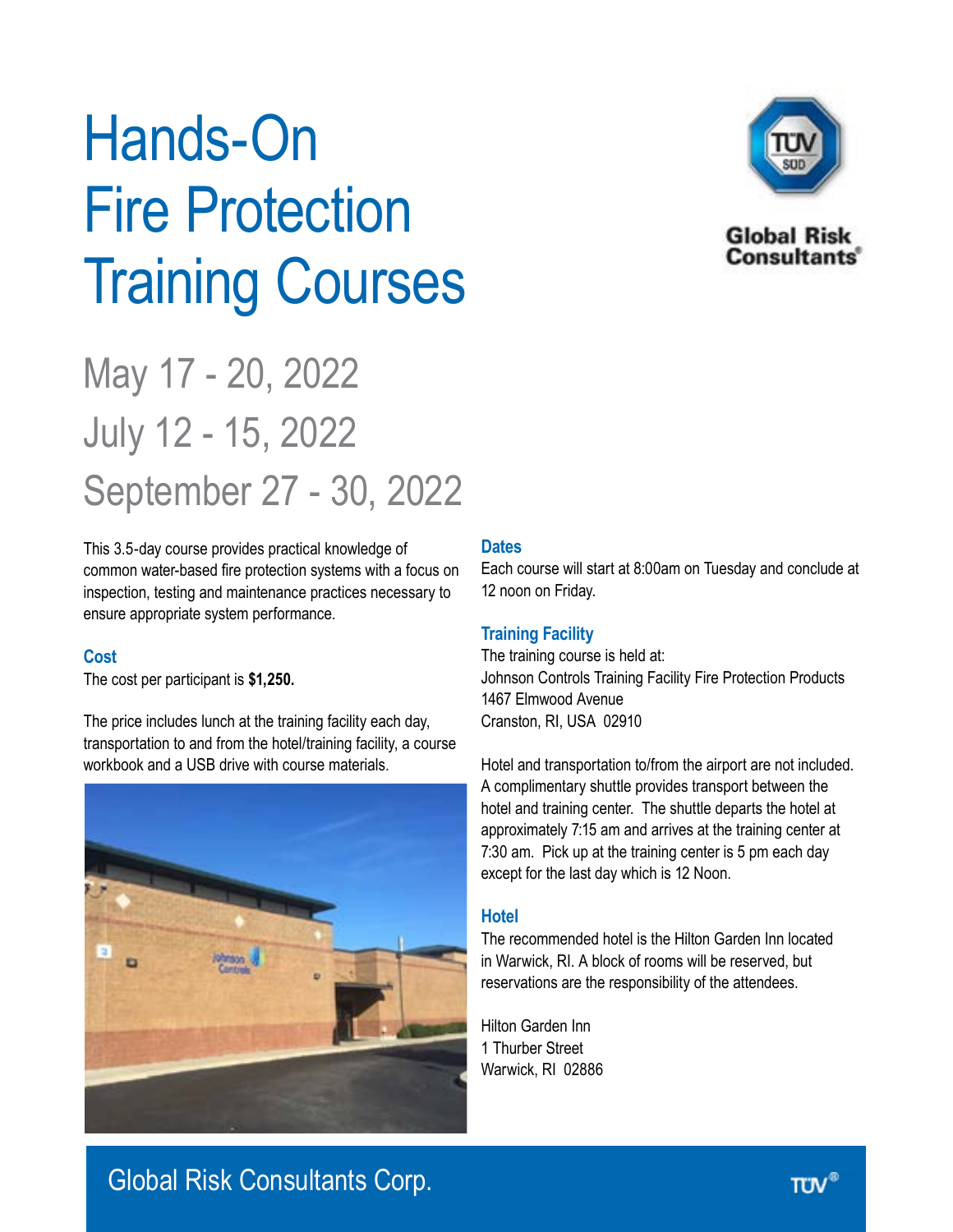

#### **Transportation**

#### **Air**

Boston Logan International Airport is approximately 1 hour 15 minutes (60 miles) north of the hotel.

TF Green Airport is located adjacent to the hotel and within walking distance. A complimentary hotel shuttle is also available.

#### **Train**

There is an Amtrak station in Providence, approximately 15 minutes (8 miles) north of the hotel.

#### **Who Should Attend?**

Because this course stresses a hands-on approach to ITM it is most appropriate for those directly engaged in ITM activities, or in a position to oversee ITM actives performed by internal personnel and/or external ITM service providers.

#### **Course Description**

This course will provide participants working knowledge of:

- Common types of sprinkler systems
- **Fire pump installations**
- **Flow characteristics of automatic sprinklers**
- Inspection, testing and maintenance (ITM) practices

The course stresses a hands-on approach where participants will have the opportunity to work with fully functional fire protection systems.

#### **Course Objectives**

Upon completion, participants will enhance their ability to:

- Assess sprinkler systems and fire pump installations to determine if they are "in service"
- Understand system tests to determine if systems are "ready to work"
- **Effectively manage impairments to fire protection** systems
- Interface with contractors who provide ITM services
- **Indentify ITM codes, standards and recommended** practices applicable to their business

#### **Location**

The training course is held at the Johnson Controls Training Center Fire Protection Products in Cranston, Rhode Island. Highlights of this state of the art training center includes the following fully functional fire protection equipment:

- 16 sprinkler risers equipped with wet, dry, preaction and deluge valves
- Diesel and electric motor driven fire pumps
- Sprinkler spray and flow demonstration room
- **Live fire demonstration cells**